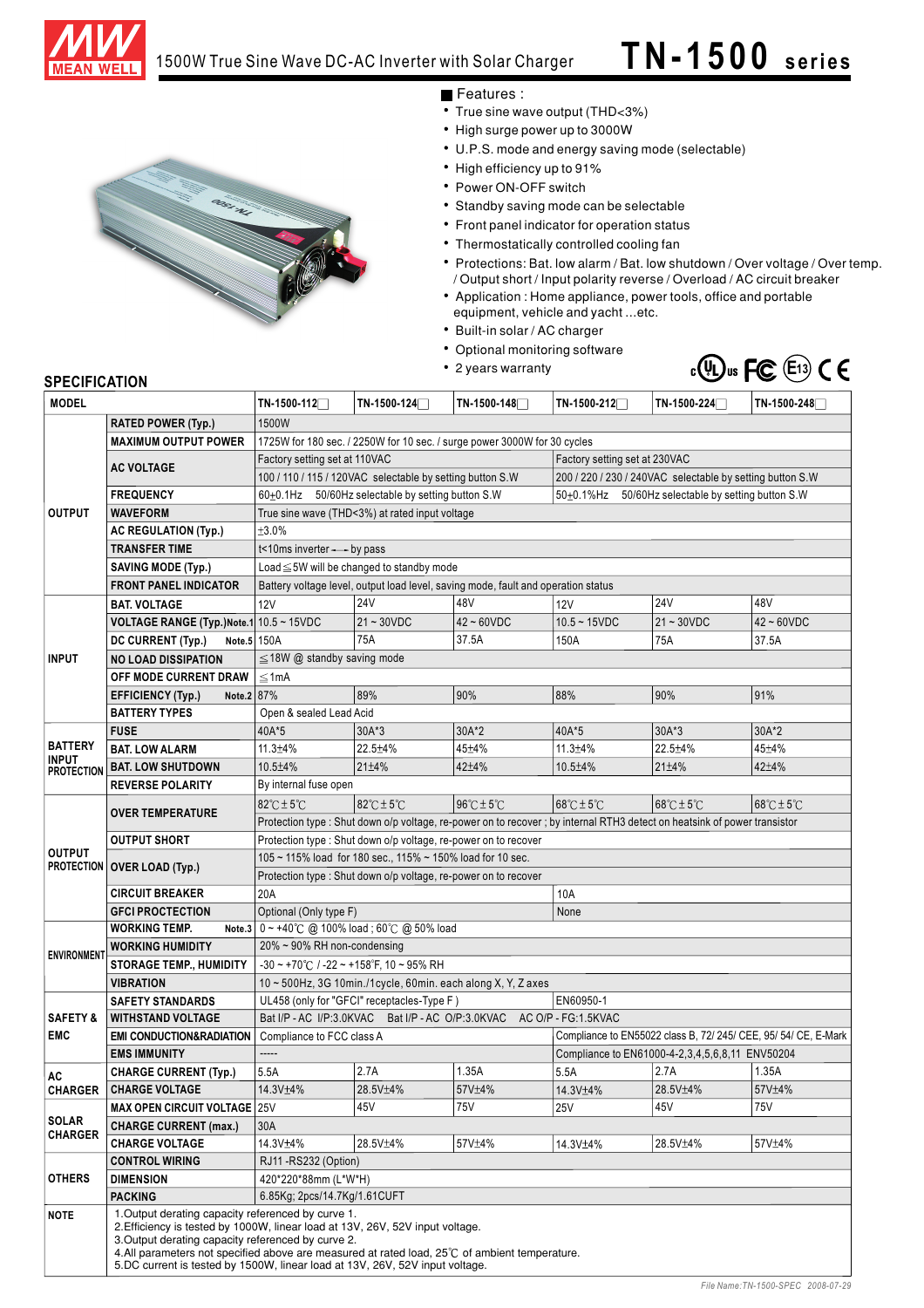

# **Instructions for TN-1500 monitoring software**

# **1. Installation of TN-1500 unit and PC**



Figure 1

## **2. Explanation of Monitoring Manu**



- 1. Setting: Adjustment for output voltage, charging related voltage, frequency, and operation mode. Please refer to Figure 3 for details.
- 2. Statistics: Calculate for the percentage of operating period for each operation mode. Please refer to Figure 4 for details.
- 3. R.C. Power off: Power can be turned ON or OFF at the remote location.
- 4. Pause: Stop refreshing the page of monitoring software.
- 5. Status of unit: Indicating current operating status of TN-1500.
- 6. Signals that display current condition of the unit.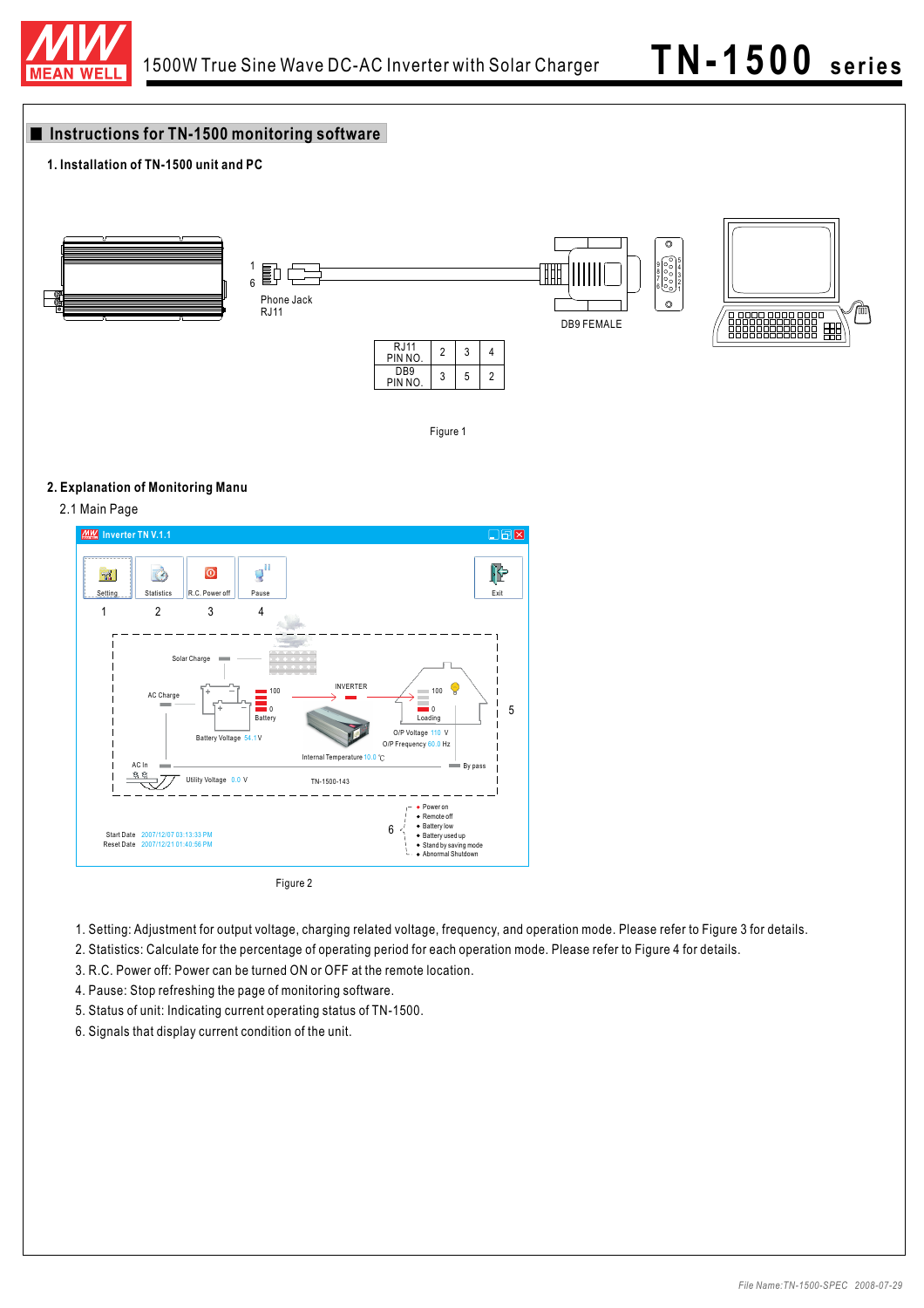

### 2.2 Setting Page

| <b>MW</b> Inverter Setting                              |                   |                                                      |                                        | $\Box$<br>$\Box$ |
|---------------------------------------------------------|-------------------|------------------------------------------------------|----------------------------------------|------------------|
|                                                         |                   |                                                      |                                        |                  |
| <b>File Name</b>                                        |                   | D:\TN_110RR\20071205\REV\TN_110RR\TNF\TN_1K5_512.TNF |                                        |                  |
| Model name                                              | TN-1500-212       |                                                      |                                        |                  |
| Manufacture MeanWell                                    |                   | Series Number                                        | LOC-1234567890                         |                  |
|                                                         | Revision REV:1.10 | Date Of Manu.                                        | 06/23/2007                             |                  |
| I/O Type                                                | 212               | Equalization Volt.                                   | $14.3$ V<br>$13.5 - 15.0V$             |                  |
| Voltage                                                 | $\vee$ V<br>230   | Floating Volt.                                       | 13.3<br>$\mathsf{V}$                   | $13.0 - 13.5V$   |
| <b>Frequency</b>                                        | $50 \vee$ Hz      | Alarm Volt.                                          | 11.3<br>$11.0 - 11.5V$<br>$\mathsf{V}$ |                  |
| Stand-by saving mode $\bullet$ On                       | O Off             | Shutdown Volt.                                       | 10.5<br>$\mathsf{V}$                   | $10.0 - 11.0V$   |
| UPS mode $\odot$ On<br>Energy saving mode $\bigcirc$ On |                   |                                                      |                                        |                  |
| <b>Comm Ports</b>                                       | $\mathbf{1}$      | Bauds Rate 9600                                      |                                        |                  |
| Read                                                    | Write<br>Lead     |                                                      |                                        | Exit             |
| $\overline{2}$                                          | 3<br>4            | Read OK!!                                            |                                        |                  |
|                                                         |                   | Figure 3                                             |                                        |                  |

- 1. User can adjust the settings based on the characteristics of batteries been used: Equalization Voltage, Floating Voltage, Alarm Voltage, and Shut-down Voltage. UPS Mode / Energy Saving Mode selection and AC output voltage and frequency can also be set in this page.
- 2. Read: Read current settings of the unit.
- 3. Write: Write the revised setting into the unit.
- 4. Load: Load in factory default settings.

#### 2.3 Statistic Page

| Start Date 2007/12/07 03:13:33 PM      |                | <b>Start Date</b>                      | 2007/12/21 01:40:56 PM |      |
|----------------------------------------|----------------|----------------------------------------|------------------------|------|
| Inverter time rate<br>Bypass time rate | 91.2 %<br>0.0% | Inverter time rate<br>Bypass time rate | 31.9%<br>0.0%          |      |
| Shut Down rate                         | 8.8%           | Shut Down rate                         | 68.1 %                 |      |
| Solar time rate                        | 0.0%           | Solar time rate                        | 0.0%                   |      |
| Loading average                        | 24.7 %         | Loading average                        | 63.7 %                 |      |
| <b>RESET</b>                           |                |                                        |                        | Exit |

- 1. Start Date: Date that installing the monitoring software.
- 2. Reset Date: Date that resetting the statistics. The Start Date will not be influenced by resetting the statistics or turning off the unit.
- 3 .Inverter time rate: Operating period of "Inverter Mode" represents how many percent of the whole operating period.
- 4. Bypass time rate: Operating period of "Bypass Mode" (energy provides directly by the utility) represents how many percent of the whole operating period.
- 5. Shut down rate: Percentage of time period that the unit is under the condition of shut down.
- **\* Inverter time rate + Bypass time rate + Shut down rate = 100%**
- 6. Solar time rate: Percentage of time period that the solar charger is functioning after turning on the TN-1500 unit.
- 7. Loading average: Average loading after turning on the TN-1500 unit.